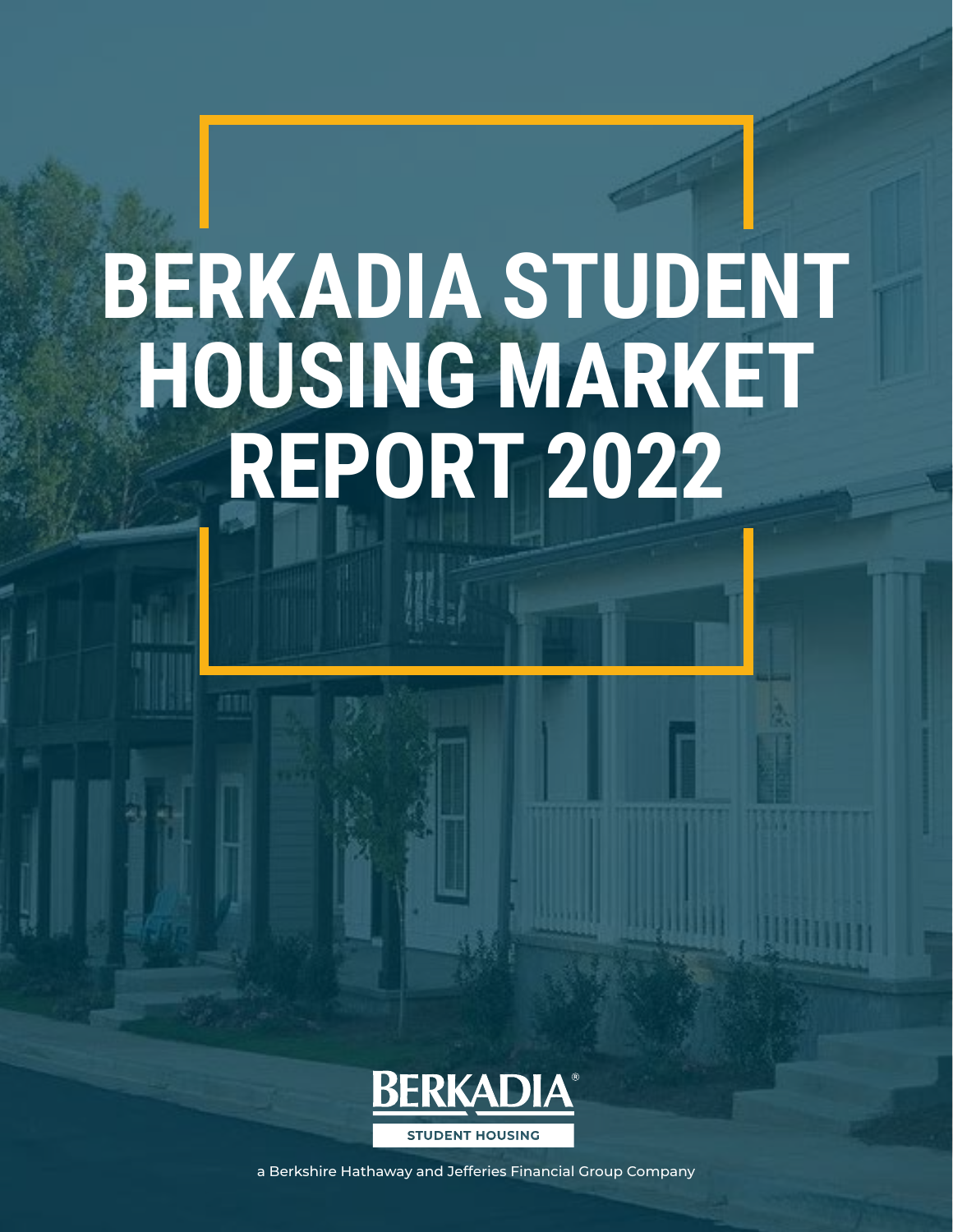# **STUDENT HOUSING SALES**

### **Sales Volume**

Sales during 2021 rebounded in both transactions and dollar volume. Individual sales saw an increase of nearly 37% from 2019 and more than double from 2020. Student portfolio sales increased dramatically. Student housing has proven fortitude through a turbulent time. Most universities have returned to on-campus learning, enrollments at tier one and tier two schools are trending upward, and interest in student housing is growing.

New capital is flowing into the space from both foreign and domestic capital sources. With conventional multifamily yields compressed to historic lows, the student housing industry offers some of the best risk-adjusted returns in any sector of real estate. We fully expect the debt markets and sales volume to continue this positive trajectory as student housing begins 2022 with strength and resiliency.



*Source: Berkadia; Real Capital Analytics and CoStar. Based on properties and portfolios \$2.5M or greater. \*As of February 3, 2022*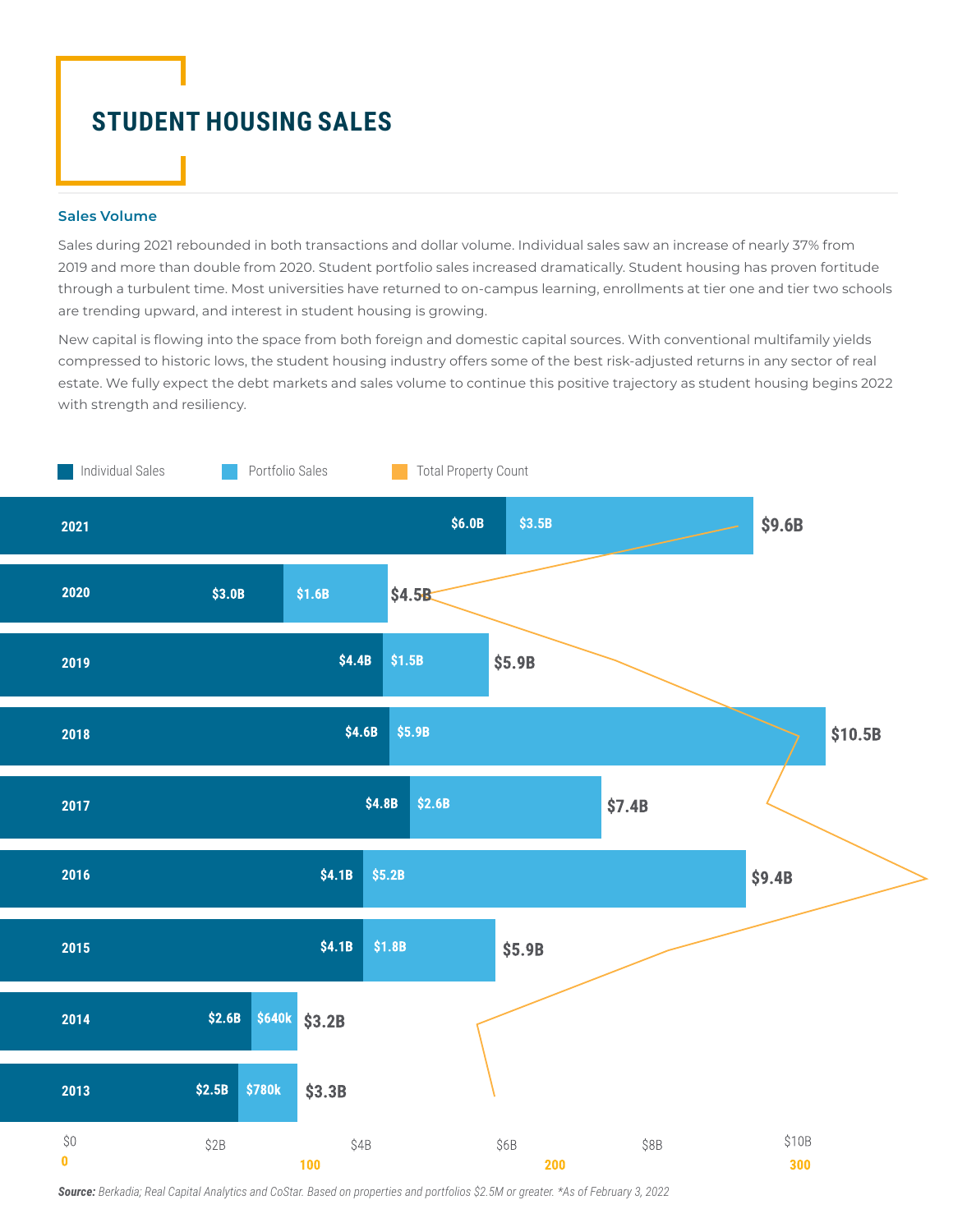### **Average Price Per Bed**

The average price per bed increased 9.2% from 2020 to \$84,791 in 2021. This increase was underpinned by 83 transactions where the price per bed was more than \$100,000.



*Source: Berkadia; Real Capital Analytics and CoStar. Based on properties and portfolios \$2.5M or greater. \*As of February 3, 2022* 

### **National Price Per Bed by Distance**

The overall average price per bed increased in 2021, with a price premium for student housing communities closest to campus. From 2020 to 2021, the average price per bed rose 38.3% among student housing communities within 0.5 mile of a campus. The price per bed has returned to the expected, higher rents proportional to the proximity to campus.

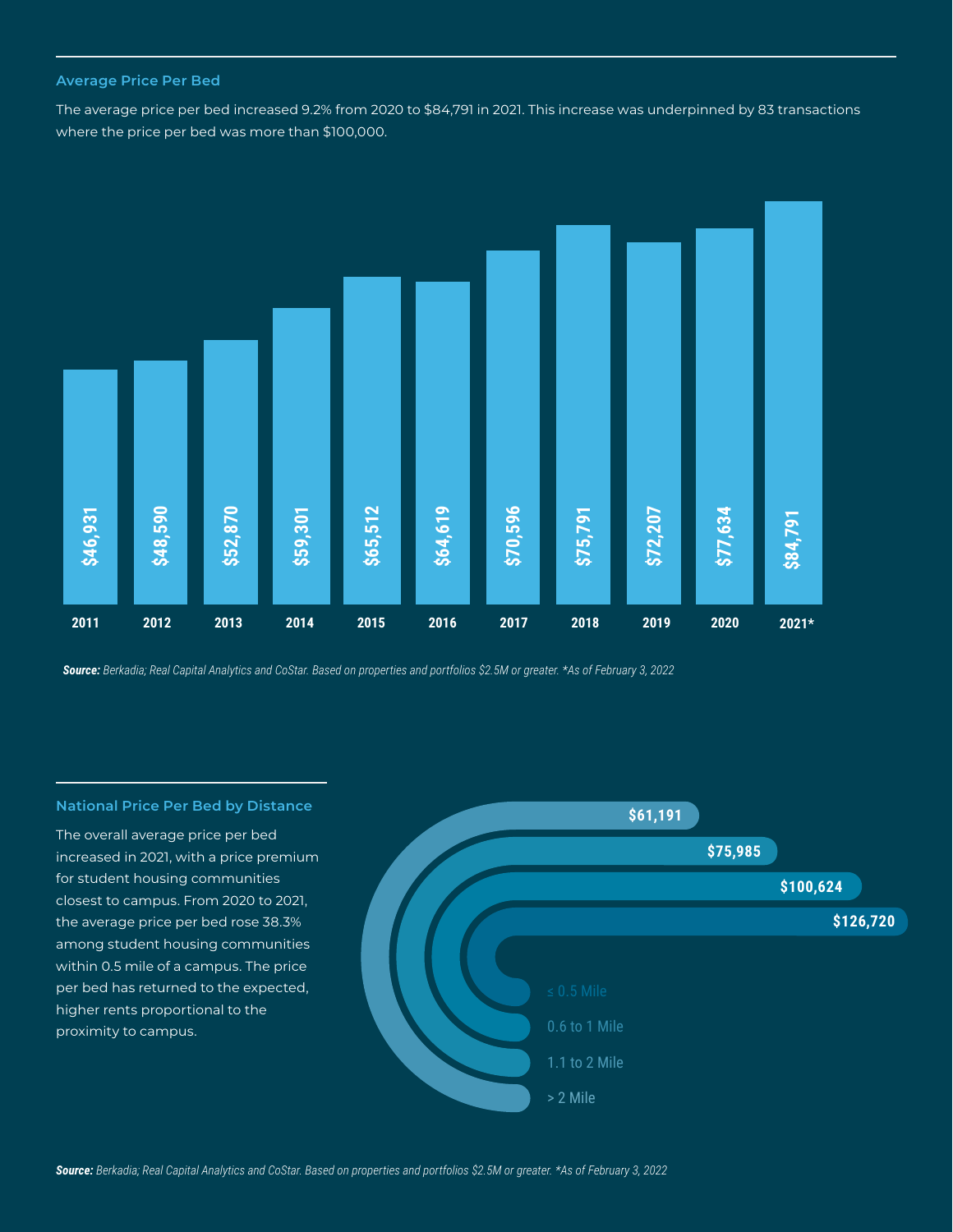# **STUDENT HOUSING SALES | CAP RATE**

### **Cap Rate Overview**

The average student housing cap rate decreased 40 basis points (bps) year over year, to **5.1% in 2021**. Reflecting a cap rate **60 bps lower than the preceding five-year average.** The overall decrease mirrored the trend among market-rate multifamily product in 2021. The spread between conventional multifamily and student housing was 40 bps, indicating a 10-basis-point, year-over-year spread increase. For properties located at Power 5 schools, sales had an average cap rate of 5.0%, more than 20 basis points lower than the 5.3% average of other student housing properties sold.



Student Housing **Market-Rate Multifamily** 

*Source: Berkadia; Real Capital Analytics and CoStar. Based on properties and portfolios \$2.5M or greater. \*As of February 3, 2022* 

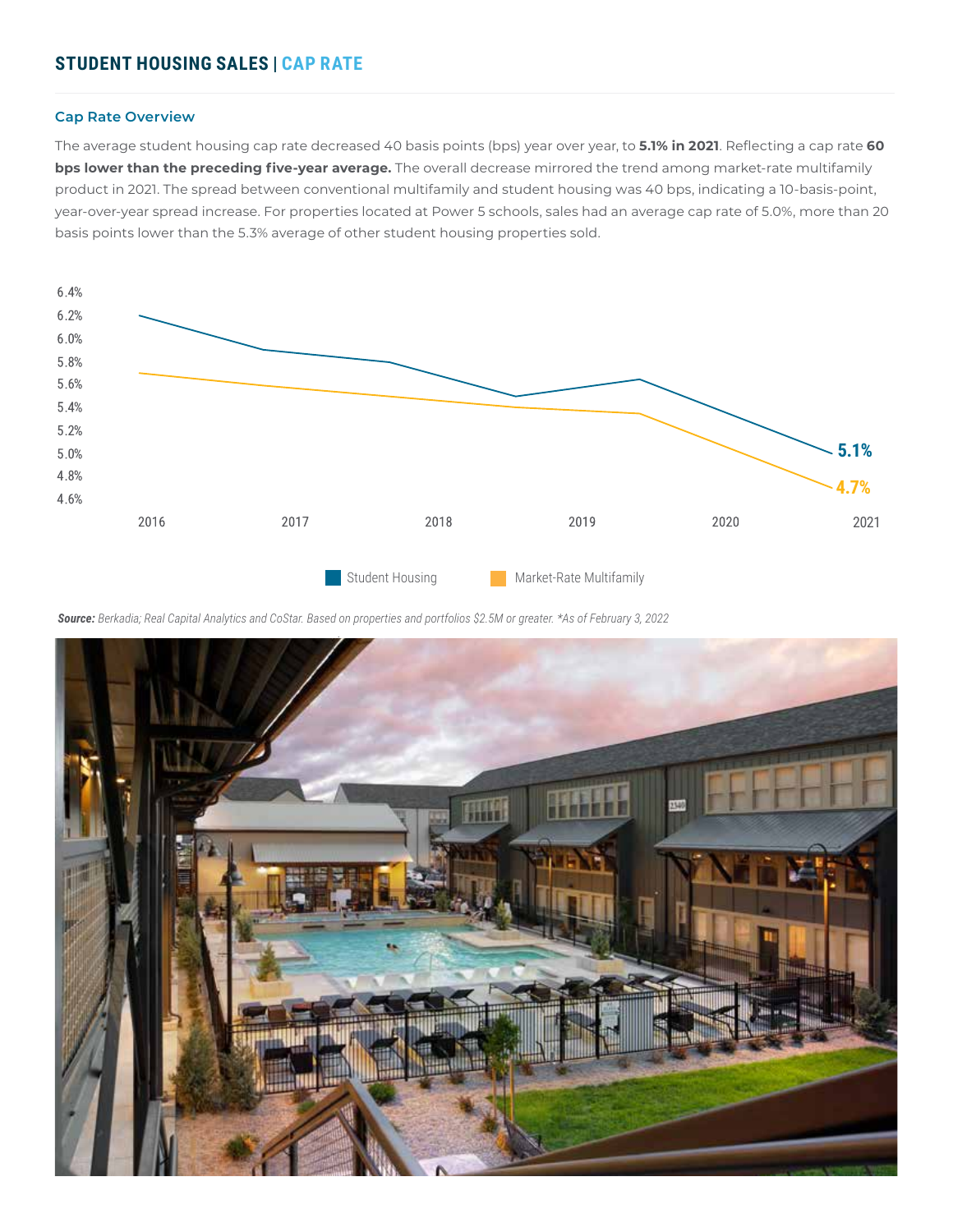By the Numbers







5.1% **AVERAGE CAP RATE**

271 **NUMBER OF PROPERTIES SOLD**

### **Investment Activity**

For the third-consecutive year, private buyers comprised the largest share—**59%**—of acquisition volume in **2021.** Their share increased from **41%** in 2020 as international buyers' activity dropped from 2020.



*Source: Berkadia; Real Capital Analytics and CoStar. Based on properties and portfolios \$2.5M or greater. \*As of February 3, 2022*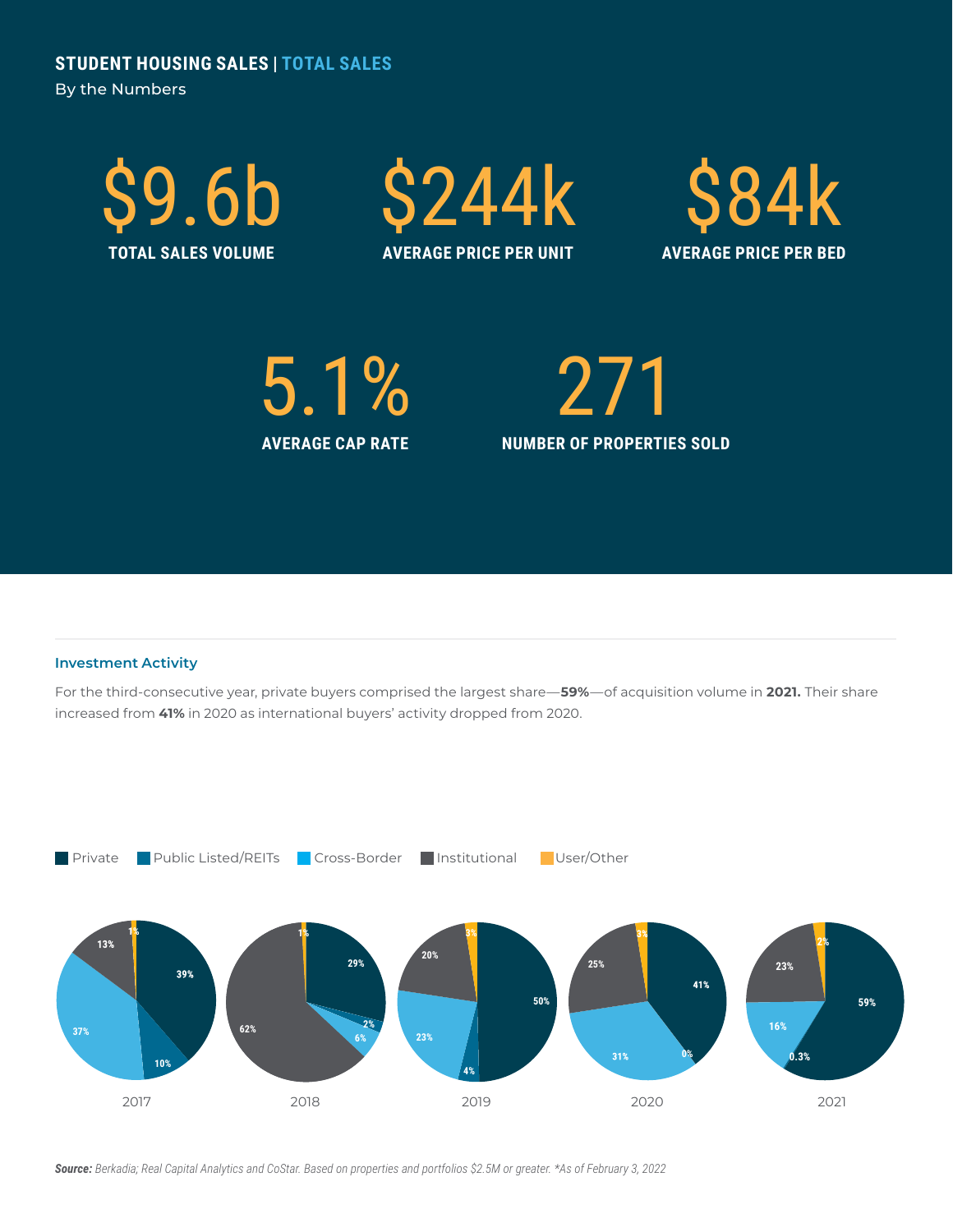# **STUDENT HOUSING SALES | TOP BUYERS BY DOLLAR VOLUME**

|                | <b>RANK BUYER</b>          |
|----------------|----------------------------|
| 1              | <b>Scion</b>               |
| $\mathbf{2}$   | <b>Harrison Street</b>     |
| $\mathbf{3}$   | <b>GSA</b>                 |
| 4              | <b>Ascott</b>              |
| $5\phantom{a}$ | <b>University Partners</b> |
| 6              | <b>Blue Vista</b>          |

*Source: Real Capital Analytics and CoStar. Based on properties and portfolios \$2.5M or greater. \*As of February 3, 2022* 

# **STUDENT HOUSING SALES | TOP INDIVIDUAL**

| <b>PROPERTY NAME</b>           | <b>CITY</b>     | <b>STATE</b>           | <b>UNITS</b> | <b>YEAR BUILT</b> | <b>BEDS</b> |
|--------------------------------|-----------------|------------------------|--------------|-------------------|-------------|
| Villas on Rio                  | Austin          | TX                     | 279          | 2021              | 858         |
| Apollo Tempe                   | Tempe           | AZ                     | 327          | 2020              | 946         |
| Rise on Apache                 | Tempe           | AZ                     | 384          | 2017              | 833         |
| Apex Apartments @ Colony Manor | Rochester       | NY                     | 382          | 2021              | 935         |
| The M                          | Seattle         | <b>WA</b>              | 230          | 2020              | 464         |
| Stanhope Student Apartments    | Raleigh         | NC                     | 300          | 2015              | 822         |
| The Pavilion at North Grounds  | Charlottesville | VA                     | 300          | 2013              | 434         |
| Berkdale Apartments            | Riverside       | CA                     | 296          | 1986              | 419         |
| Dobie Twenty21                 | Austin          | TX                     | 504          | 1974              | 980         |
| Hub at Tucson                  | Tucson          | AZ                     | 168          | 2014              | 594         |
| The Standard at Fort Collins   | Fort Collins    | $\rm CO$               | 237          | 2020              | 794         |
| Signature West Midtown         | Atlanta         | GA                     | 184          | 2019              | 525         |
| Arrow Townhomes & Flats II     | Bozeman         | MT                     | 268          | 2019              | 887         |
| The Vista                      | Starkville      | <b>MS</b>              | 309          | 2019              | 820         |
| 415 West 120th Street          | New York        | NY                     | 80           | 2019              | 153         |
| Seven07                        | Champaign       | $\mathsf{IL}$          | 218          | 2019              | 548         |
| The Highlands                  | Reno            | $\mathsf{NV}$          | 216          | 2004              | 732         |
| 605 West End Apartments        | Durham          | <b>NC</b>              | 340          | 2013              | 386         |
| 44 North                       | Minneapolis     | <b>MN</b>              | 194          | 2014              | 630         |
| Mercury 3100                   | Orlando         | FL.                    | 228          | 1999              | 840         |
| The Verge Orlando              | Orlando         | FL                     | 312          | 1999              | 930         |
| City Centre                    | Ithaca          | <b>NY</b>              | 193          | 2018              | 230         |
| River House                    | Providence      | $\mathsf{R}\mathsf{I}$ | 174          | 2019              | 270         |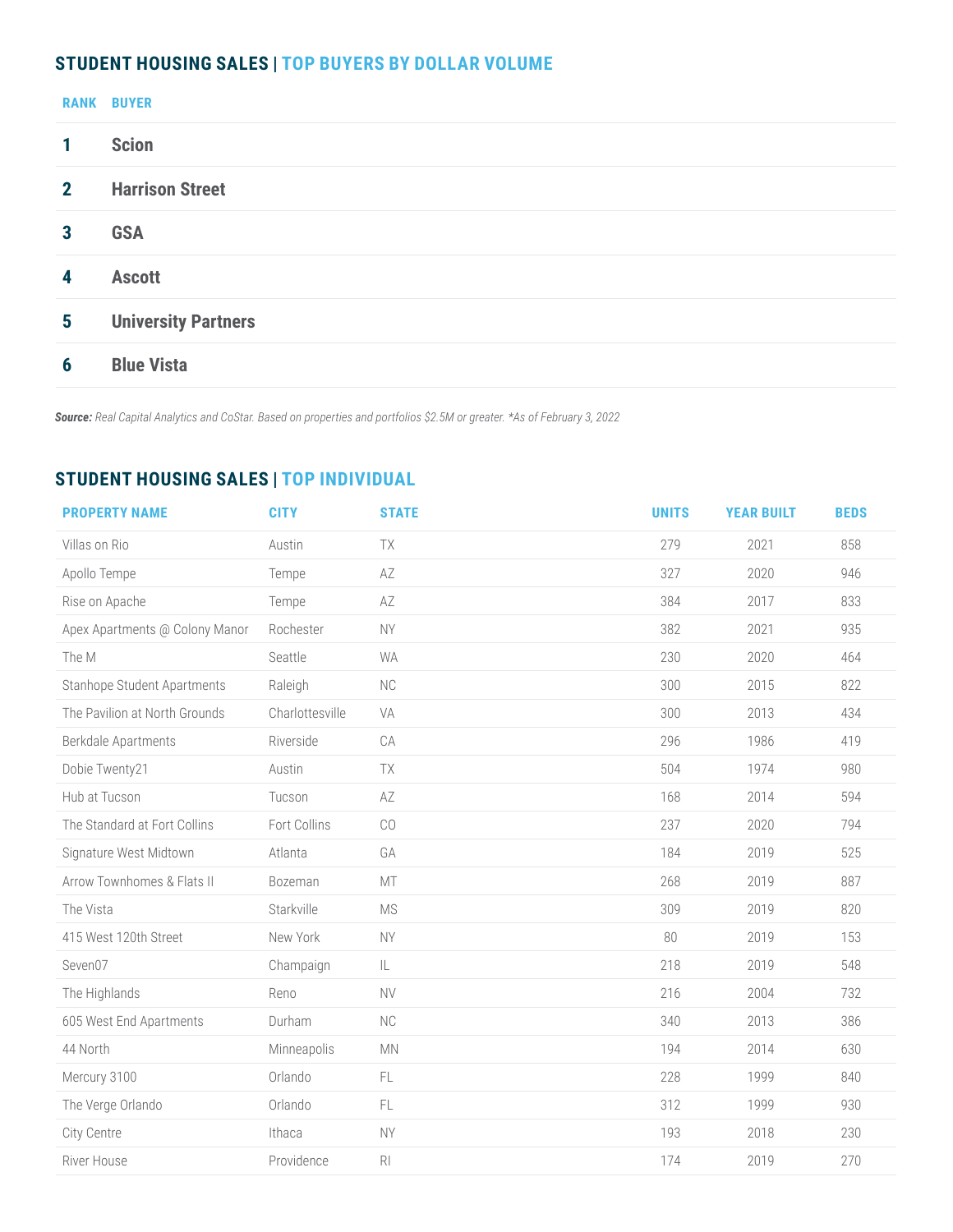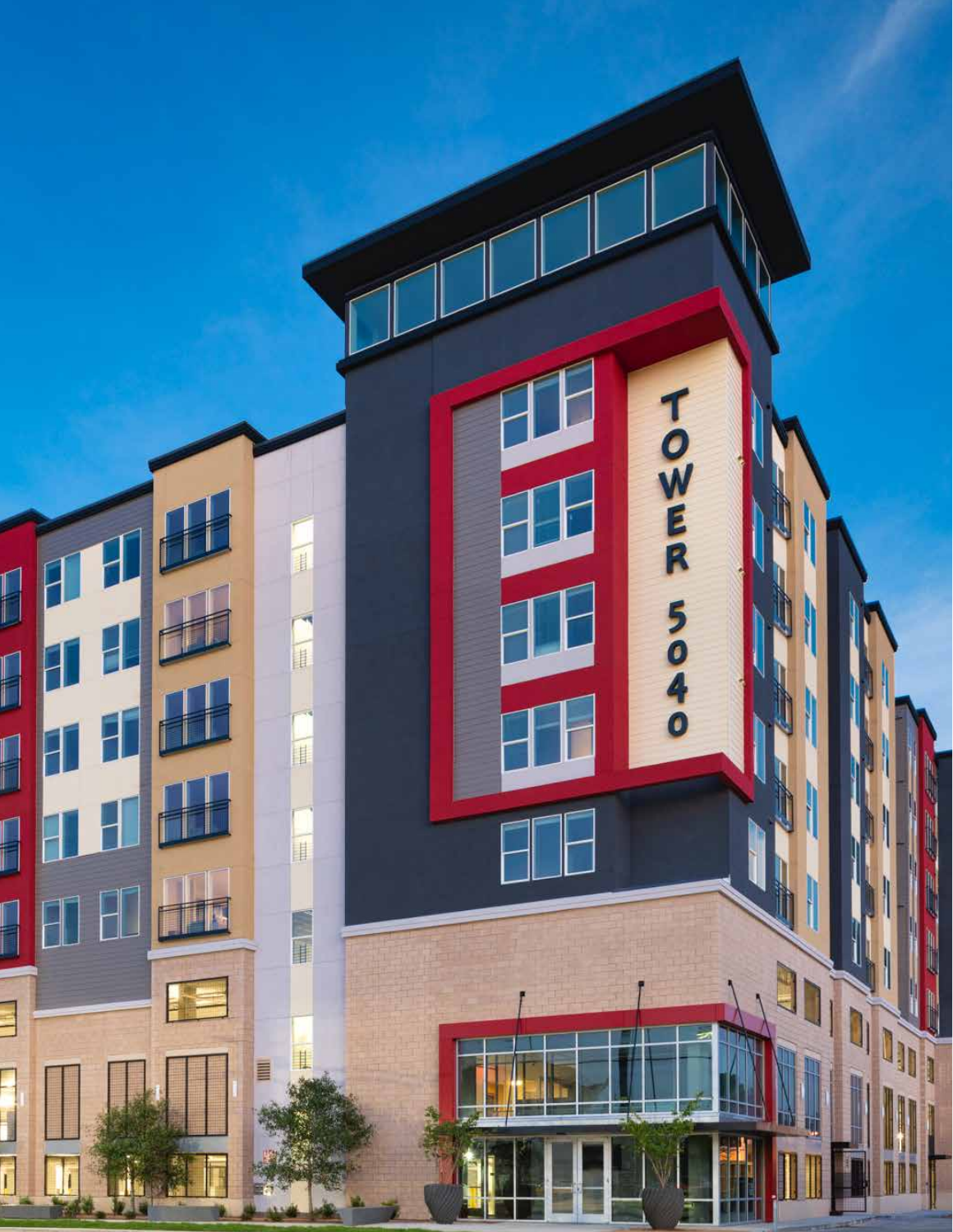**STUDENT HOUSING SALES**

# **UNDER CONSTRUCTION | BY REGION**



*Source: RealPage As of January 28, 2022. +Does not include student competitive housing. \*Under construction and under construction / lease-up stages. Subject to change.*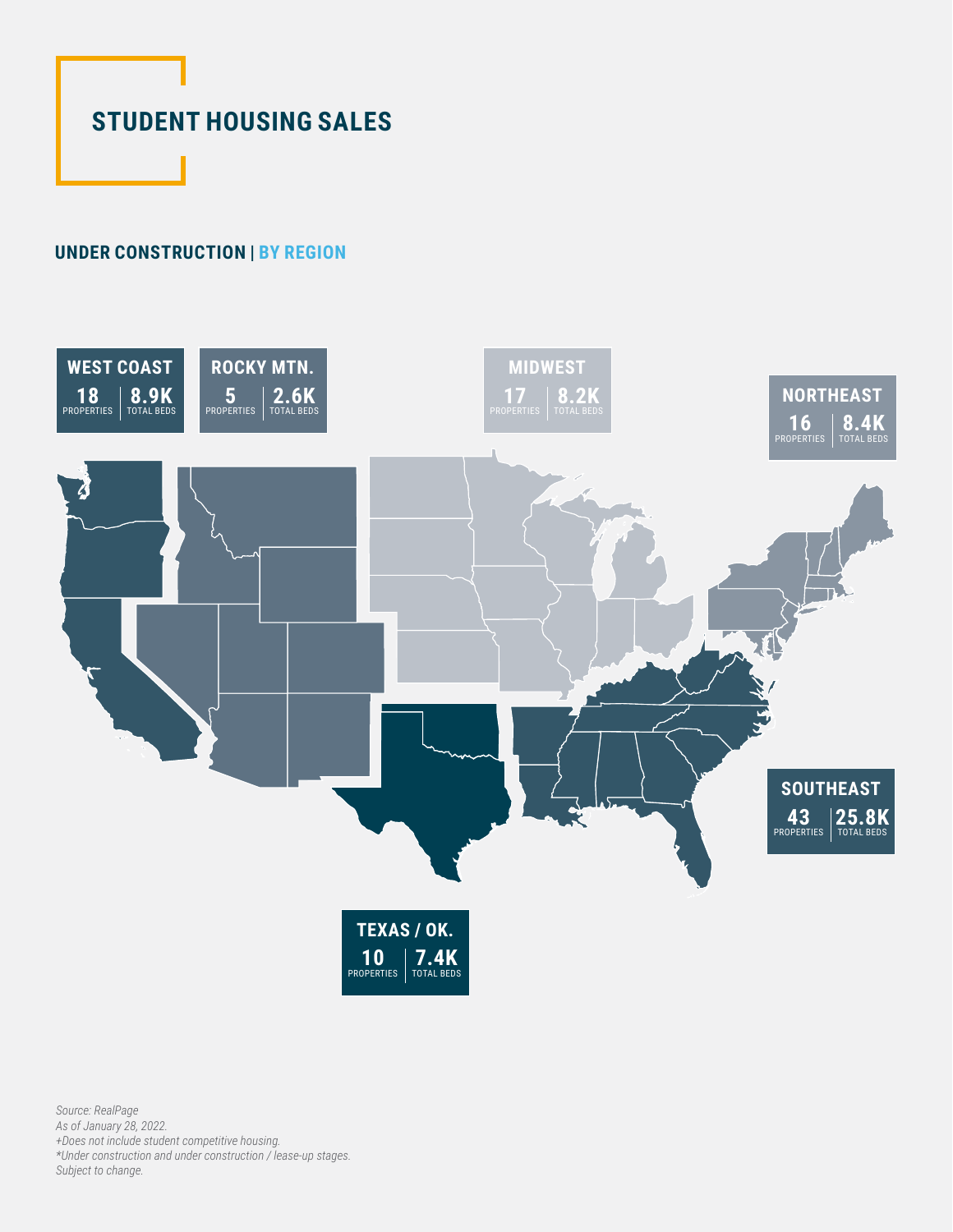## **STUDENT HOUSING PIPELINE BREAKDOWN | BY REGION**

By the Numbers

### **Pipeline Breakdown Overview**

The pipeline for purpose-built student housing consists of 109 properties in all phases of construction. These properties comprise a total 61,391 beds. One year ago, 215 properties representing 101,470 beds were under construction nationwide.

The largest share of properties in the pipeline is in the Southeast region, where 43 properties representing 25,775 beds are located.

Additionally, 42 properties are in various stages of planning / permitting nationwide, representing a total 29,175 beds.



| <b>STUDENT HOUSING ON-</b><br><b>AND OFF-CAMPUS BEDS+</b> | <b>WEST COAST</b> | <b>ROCKY MTN</b> | <b>MIDWEST</b> | <b>NORTHEAST</b> | <b>TX/OK</b> | <b>SOUTHEAST</b> | <b>TOTAL</b> |
|-----------------------------------------------------------|-------------------|------------------|----------------|------------------|--------------|------------------|--------------|
| Under Construction*                                       | 8.992             | 2.619            | 8.222          | 8,400            | 7,383        | 25.775           | 61,391       |
| Breaks Ground in 2022**                                   | 3.809             | 1.500            | 9,334          | 2,247            | $\theta$     | 3,654            | 20,544       |
| Breaks Ground After 2022***                               | 1.000             | $\cup$           | 953            | 975              | $\theta$     | 5.703            | 8,631        |
| <b>Grand Total</b>                                        | 13,801            | 4,119            | 18,509         | 11,622           | 7,383        | 35,132           | 90,566       |

*Source: RealPage* 

*As of January 28, 2022.* 

*+Does not include student competitive housing.* 

*\*Under construction and under construction / lease-up stages.* 

*\*\*In planning stage where a start date in 2022 is indicated by RealPage; subject to change.* 

*\*\*\*In pre-planning stage where a start date after 2022 is indicated by RealPage; subject to change.*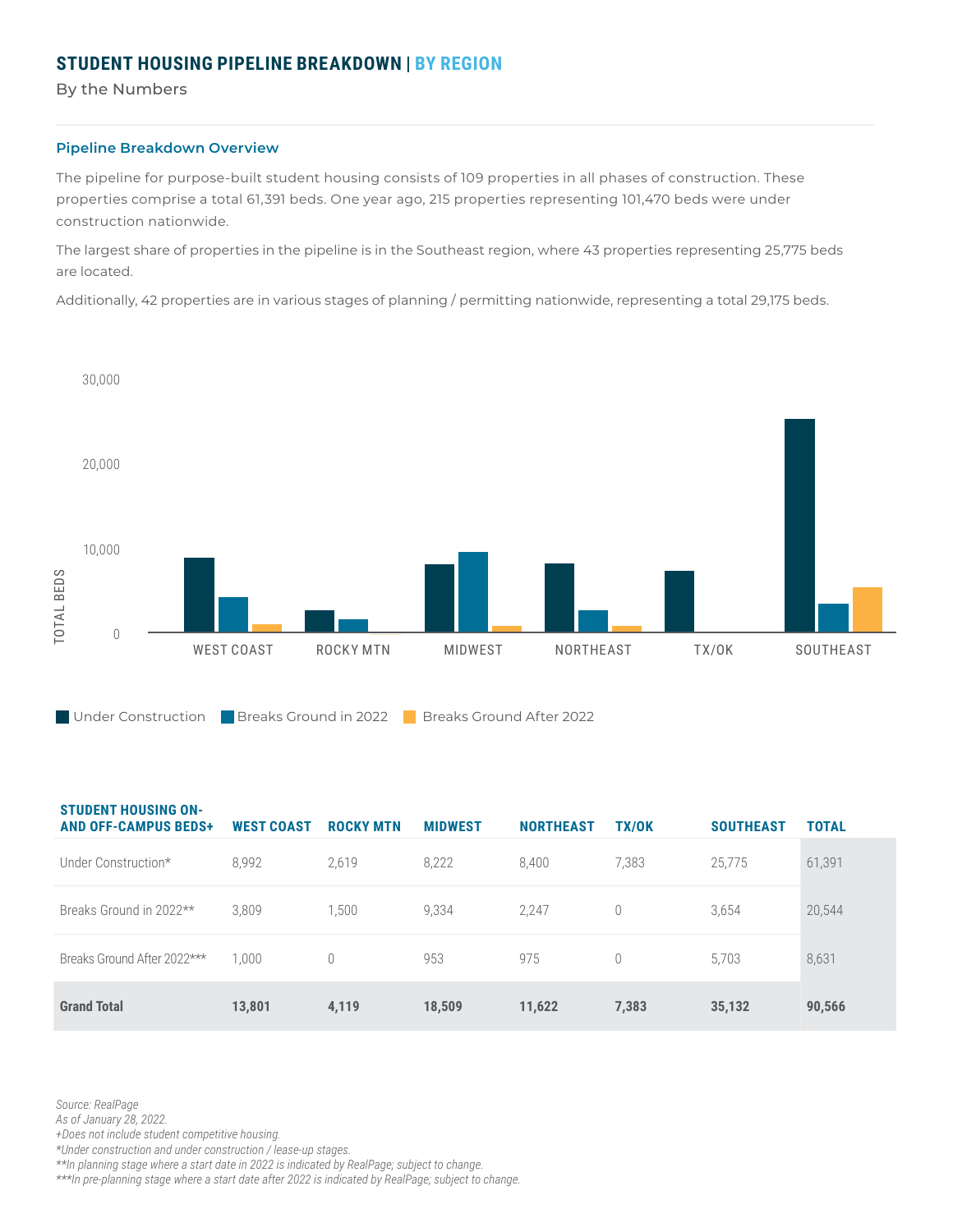# **STUDENT HOUSING PIPELINE | TOP 50**

The table below depicts the top 50 universities by bed count with purpose-built student housing projects currently under construction.

| <b>SCHOOL</b>                             | <b>TOTAL BEDS</b> |
|-------------------------------------------|-------------------|
| University of Texas at Austin             | 5,318             |
| University of Washington                  | 4,263             |
| University of Maryland                    | 3,585             |
| University of Florida                     | 3,227             |
| Georgia Tech                              | 3,159             |
| Indiana University                        | 2,634             |
| University of South Carolina              | 2,560             |
| University of North Carolina - Charlotte  | 2,170             |
| Virginia Tech                             | 1,920             |
| University of Minnesota                   | 1,644             |
| George Mason University                   | 1,618             |
| Georgia State University                  | 1,576             |
| Pennsylvania State University             | 1,451             |
| <b>Clemson University</b>                 | 1,396             |
| University of Nevada - Reno               | 1,391             |
| Florida International University          | 1,201             |
| University of California - Los Angeles    | 1,167             |
| University of Southern California         | 1,152             |
| University of Michigan                    | 1,103             |
| Stevens Institute of Technology           | 994               |
| University of Georgia                     | 929               |
| University of South Florida               | 891               |
| Auburn University                         | 889               |
| Northern Arizona University               | 854               |
| Ohio State University                     | 816               |
| University of Pennsylvania                | 804               |
| Texas A&M University                      | 802               |
| University of Tennessee                   | 712               |
| University of Houston                     | 649               |
| University of Oregon                      | 608               |
| <b>LSU Health New Orleans</b>             | 600               |
| University of Nebraska - Lincoln          | 575               |
| California State University - Sacramento  | 500               |
| Valencia College - Osceloa Campus         | 500               |
| Lubbock Christian University              | 446               |
| University of Alabama                     | 444               |
| Virginia Commonwealth University          | 429               |
| University of Alabama at Birmingham       | 409               |
| Missouri State University                 | 400               |
| Cornell University                        | 393               |
| Utah State University                     | 374               |
| Pratt Institute                           | 321               |
| Salisbury University                      | 300               |
| Louisiana State University                | 294               |
| Menlo College                             | 294               |
| University of Evansville                  | 293               |
| Saint Peter's University                  | 288               |
| San Jose State University                 | 288               |
| Pennsylvania State University - Abington  | 264               |
| University of North Carolina - Wilmington | 248               |

*Source: RealPage. Student housing (no student competitive) on- and off-campus under construction or under construction / lease-up stage, as of January 28, 2022. Subject to change.*

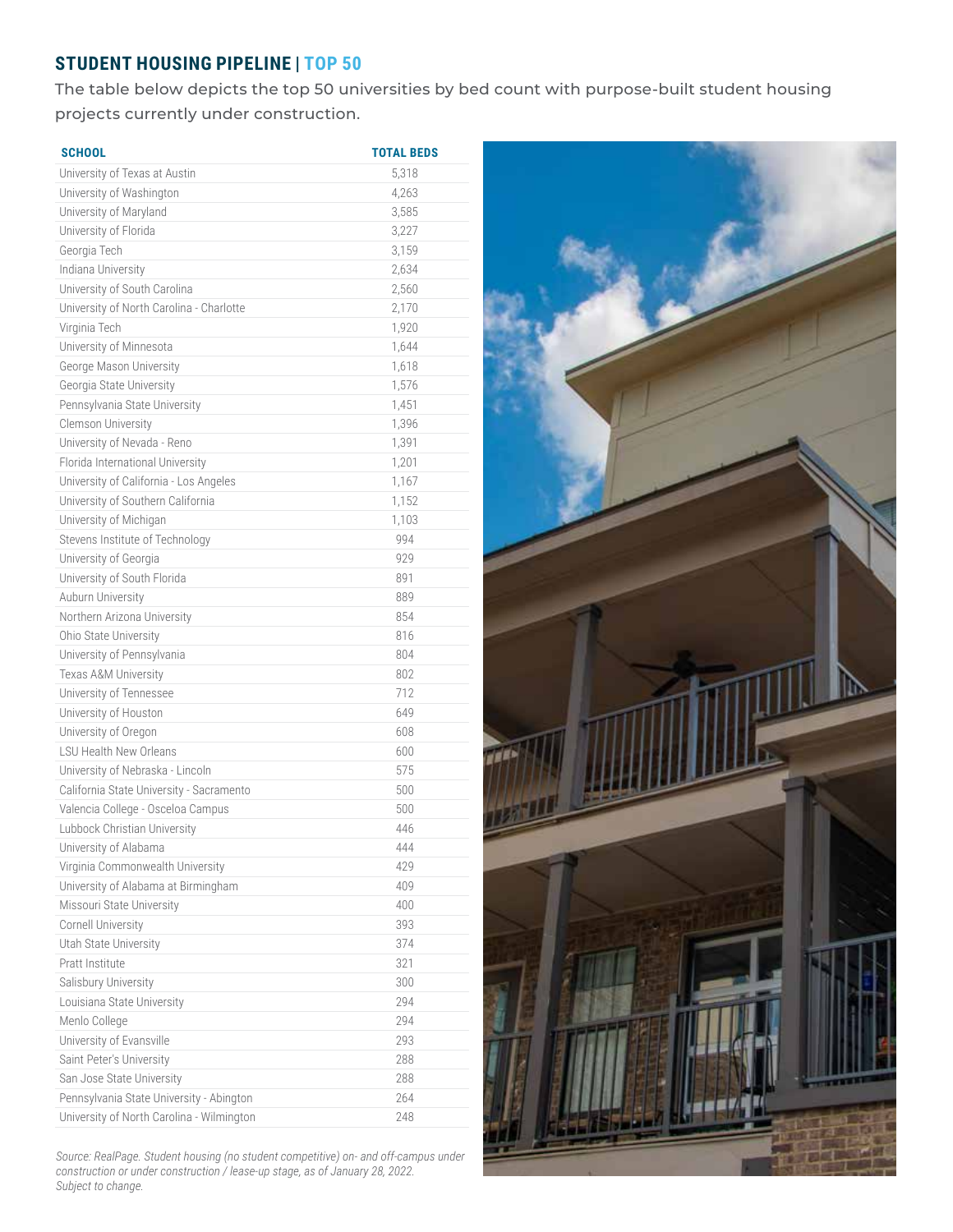# **STUDENT HOUSING PIPELINE | ENROLLMENT PROJECTION**

Top 12 Universities

### **Enrollment Projection Overview**

These 12 universities have the greatest disparity between the projected five-year growth in enrollment and planned new student housing development. There are many local factors that can lead to slowdown in student housing development, such as temporary moratoriums on development, enrollment decrease, shortage of labor, supply chain issues, and uncontrollable socioeconomic events. While no attempt is made at estimating the impact of supplydemand imbalances on property values near these or any other universities, investors should be aware of the potential for outsized price appreciation at existing properties near universities where a shortage of student housing is present or expected.



### **FIVE-YEAR ENROLLMENT CHANGE PROJECTION AND STUDENT HOUSING PIPELINE DISPARITY**

**Projected Five-Year Enrollment Change Beds Planned or Underway** 

*Source: RealPage. Enrollment projections as of January 28, 2022. Enrollment at some universities may include satellite campus and online enrollment. Student housing where the number of beds is indicated for on- and off-campus housing (excluding student competitive) under construction and at various stages of the planning*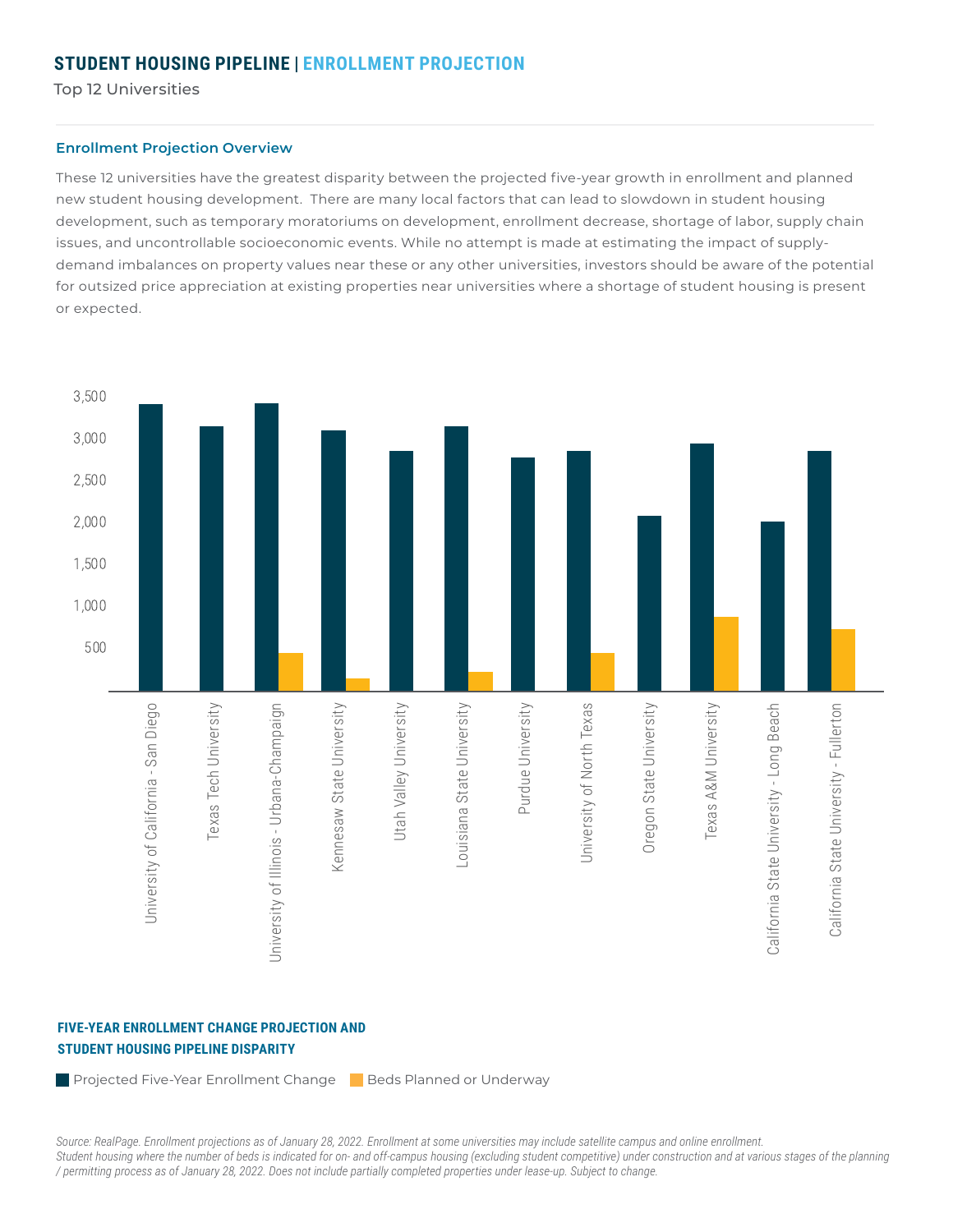# **FASTEST-GROWING FLAGSHIP UNIVERSITIES | 2021**

**TO** 

| 2020-2021               | <b>SCHOOL</b>                                    | <b>Y-O-Y CHANGE</b> | <b>2020 FALL</b><br><b>ENROLLMENT</b> | <b>2021 FALL</b><br><b>ENROLLMENT</b> | <b>PROJECTED</b><br><b>FIVE-YEAR</b><br><b>CHANGE</b> |
|-------------------------|--------------------------------------------------|---------------------|---------------------------------------|---------------------------------------|-------------------------------------------------------|
| 1                       | <b>University of Central Florida</b>             | 1,286               | 71,453                                | 72,739                                | 5,294                                                 |
| $\overline{\mathbf{2}}$ | <b>Georgia Tech</b>                              | 915                 | 39,772                                | 40,687                                | 3,581                                                 |
| 3                       | <b>University of California - San Diego</b>      | 850                 | 40,483                                | 41,333                                | 3,386                                                 |
| 4                       | <b>Kennesaw State University</b>                 | 824                 | 41,181                                | 42,005                                | 3,269                                                 |
| 5                       | <b>University of Illinois - Urbana-Champaign</b> | 790                 | 52,679                                | 53,469                                | 3,431                                                 |
| 6                       | <b>Texas Tech University</b>                     | 766                 | 40,322                                | 41,088                                | 3,201                                                 |
| $\overline{7}$          | Virginia Tech                                    | 740                 | 37,024                                | 37,764                                | 3,255                                                 |
| 8                       | Utah Valley University                           | 737                 | 40,936                                | 41,673                                | 2,946                                                 |
| 9                       | Purdue University                                | 734                 | 45,869                                | 46,603                                | 2,722                                                 |
| 10                      | Louisiana State University                       | 720                 | 34,290                                | 35,010                                | 3,125                                                 |
| 11                      | University of South Florida                      | 690                 | 46,000                                | 46,690                                | 2,730                                                 |
| 12                      | California State University - Fullerton          | 688                 | 40,475                                | 41,163                                | 2,785                                                 |
| 13                      | University of California - Davis                 | 681                 | 40,031                                | 40,712                                | 3,009                                                 |
| 14                      | Texas A&M University                             | 657                 | 65,684                                | 66,341                                | 2,941                                                 |
| 15                      | University of Arizona                            | 657                 | 46,932                                | 47,589                                | 2,589                                                 |
| 16                      | University of North Texas                        | 650                 | 40,653                                | 41,303                                | 2,669                                                 |
| 17                      | Georgia State University                         | 618                 | 36,343                                | 36,961                                | 2,539                                                 |
| 18                      | University of Colorado - Boulder                 | 591                 | 36,956                                | 37,547                                | 2,309                                                 |
| 19                      | University of Texas at San Antonio               | 591                 | 34,742                                | 35,333                                | 2,208                                                 |
| 20                      | University of Tennessee                          | 581                 | 30,559                                | 31,140                                | 2,167                                                 |
| 21                      | George Mason University                          | 578                 | 38,542                                | 39,120                                | 2,409                                                 |
| 22                      | Florida State University                         | 566                 | 43,569                                | 44,135                                | 2,131                                                 |
| 23                      | University of Houston                            | 565                 | 47,090                                | 47,655                                | 2,206                                                 |
| 24                      | University of California - Riverside             | 555                 | 26,434                                | 26,989                                | 2,183                                                 |
| 25                      | University of Southern California                | 552                 | 46,000                                | 46,552                                | 1,916                                                 |
| 26                      | California State University - Long Beach         | 551                 | 39,360                                | 39,911                                | 2,089                                                 |
| 27                      | University of Florida                            | 534                 | 53,372                                | 53,906                                | 1,949                                                 |
| 28                      | University of Minnesota                          | 520                 | 52,017                                | 52,537                                | 1,685                                                 |
| 29                      | Oregon State University                          | 517                 | 32,312                                | 32,829                                | 2,155                                                 |
| 30                      | Clemson University                               | 502                 | 26,406                                | 26,908                                | 1,956                                                 |
| 31                      | Florida Atlantic University - Boca Raton         | 491                 | 28,905                                | 29,396                                | 1,989                                                 |
| 32                      | Brigham Young University                         | 474                 | 36,450                                | 36,924                                | 1,821                                                 |
| 33                      | University of Texas at Arlington                 | 470                 | 42,733                                | 43,203                                | 1,958                                                 |
| 34                      | University of California - Berkeley              | 469                 | 42,597                                | 43,066                                | 2,040                                                 |
| 35                      | <b>Boise State University</b>                    | 458                 | 24,103                                | 24,561                                | 1,914                                                 |
| 36                      | California State University - Fresno             | 456                 | 25,341                                | 25,797                                | 1,770                                                 |
| 37                      | Ohio State University                            | 430                 | 61,369                                | 61,799                                | 1,612                                                 |
| 38                      | Arizona State University                         | 419                 | 52,386                                | 52,805                                | 1,483                                                 |
| 39                      | University of California - Los Angeles           | 414                 | 46,000                                | 46,414                                | 1,704                                                 |
| $40\,$                  | University of Missouri                           | 404                 | 31,089                                | 31,493                                | 1,263                                                 |
| 41                      | Appalachian State University                     | 400                 | 20,023                                | 20,423                                | 1,590                                                 |
| 42                      | University of Cincinnati                         | 396                 | 39,555                                | 39,951                                | 1,444                                                 |
| 43                      | Mississippi State University                     | 391                 | 22,986                                | 23,377                                | 1,533                                                 |
| $44\,$                  | <b>Baylor University</b>                         | 386                 | 19,297                                | 19,683                                | 1,470                                                 |

University of Washington 385 48,149 48,534 1,437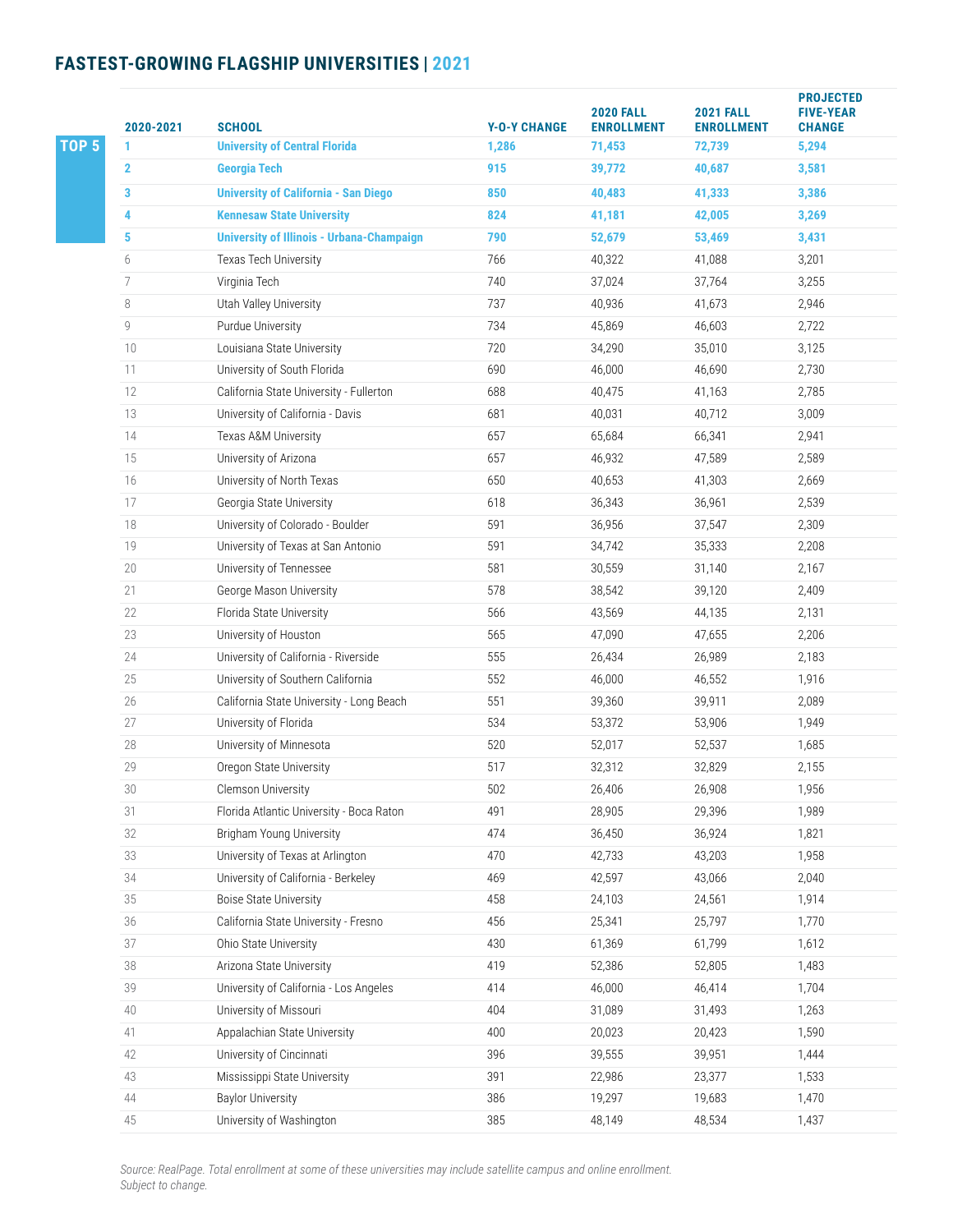# **STUDENT ENROLLMENT FIVE-YEAR OUTLOOK | BY STATE**

### **Five-Year Outlook Overview**

These 12 states are projected to have combined enrollment gains totaling 134,571 students in the next five years.

*Source: Source: RealPage. Total enrollment within each state may include satellite campus and online enrollment. Subject to change.*

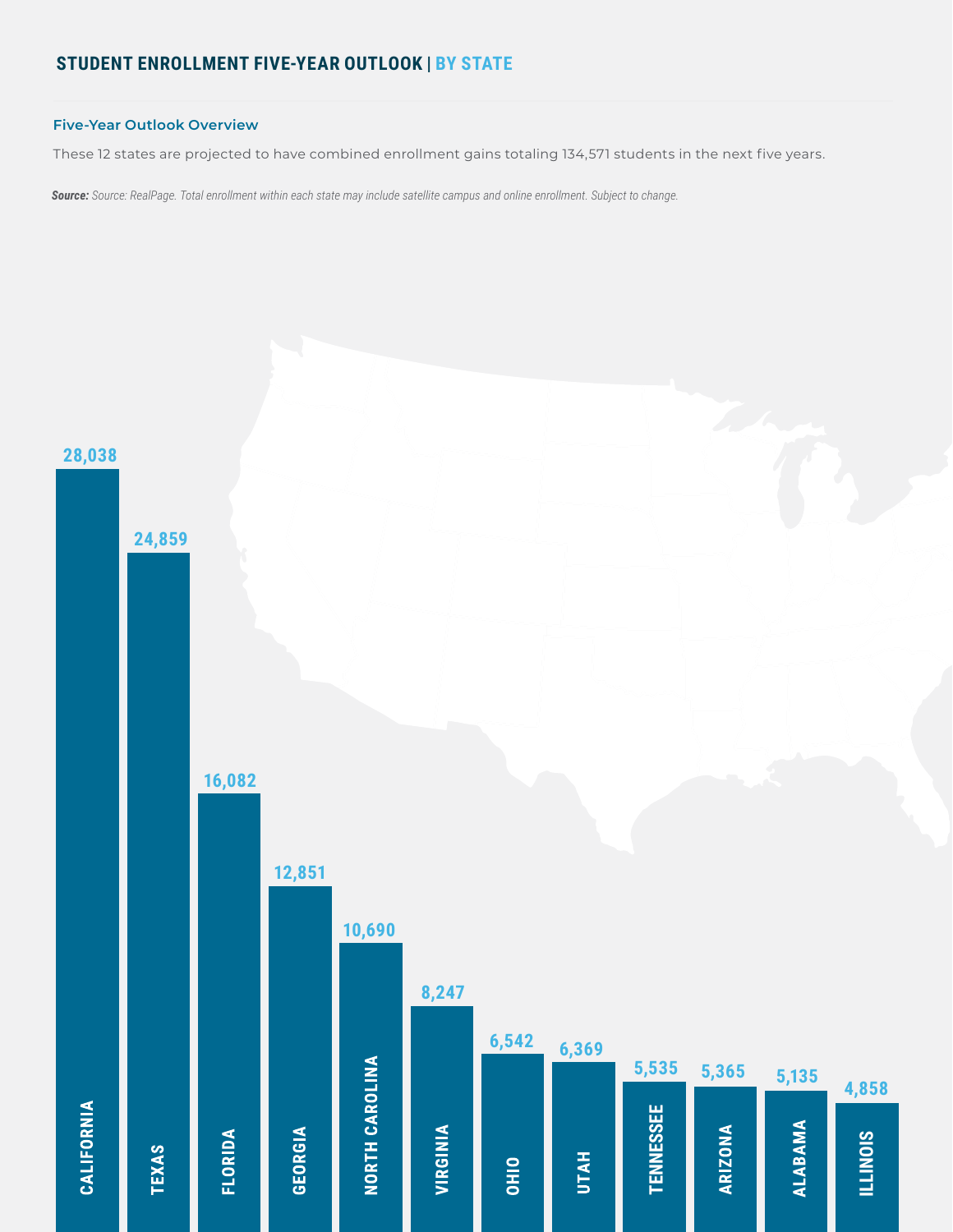# **SUPPLY AND DEMAND VARIATION, TOP 50 SCHOOLS | 2021**

| <b>RANK</b>    | <b>SCHOOL</b>                                        | <b>2021 FALL</b><br><b>ENROLLMENT</b> | <b>2021 TOTAL</b><br><b>SUPPLY (BEDS)*</b> | <b>HOUSING</b><br><b>SHORTFALL</b> | <b>EFFECTIVE</b><br><b>RENT**</b> | 2021-22<br><b>TUITION***</b> |
|----------------|------------------------------------------------------|---------------------------------------|--------------------------------------------|------------------------------------|-----------------------------------|------------------------------|
| $\mathbb{1}$   | University of Central Florida                        | 72,739                                | 39,298                                     | 33,441                             | \$789                             | \$6,368                      |
| $\mathbf{2}$   | Florida International University                     | 51,731                                | 19,249                                     | 32,482                             | \$1,017                           | \$6,230                      |
| 3              | California State University - Long Beach             | 39,911                                | 7,961                                      | 31,950                             | \$1,681                           | \$5,857                      |
| $\overline{4}$ | University of California - Berkeley                  | 43,066                                | 16,434                                     | 26,632                             | \$1,402                           | \$11,556                     |
| 5              | California State University - Northridge             | 39,164                                | 14,248                                     | 24,916                             | \$1,931                           | \$5,857                      |
| 6              | University of Illinois - Urbana-Champaign            | 53,469                                | 30,861                                     | 22,608                             | \$707                             | \$12,438                     |
| 7              | Utah Valley University                               | 41,673                                | 19,325                                     | 22,348                             | \$417                             | \$5,296                      |
| 8              | University of California - Davis                     | 40,712                                | 18,667                                     | 22,045                             | \$1,039                           | \$14,744                     |
| 9              | University of California - Los Angeles               | 46,414                                | 26,152                                     | 20,262                             | \$1,000                           | \$11,556                     |
| 10             | Oregon State University                              | 32,829                                | 13,578                                     | 19,251                             | \$845                             | \$10,510                     |
| 11             | University of Colorado - Boulder                     | 37,547                                | 18,843                                     | 18,704                             | \$1,325                           | \$11,082                     |
| 12             | George Mason University                              | 39,120                                | 20,607                                     | 18,513                             | \$1,123                           | \$9,852                      |
| 13             | University of Iowa                                   | 30,470                                | 12,265                                     | 18,205                             | \$804                             | \$8,396                      |
| 15             | Washington State University                          | 31,377                                | 13,883                                     | 17,494                             | \$640                             | \$10,477                     |
| 15             | University of Cincinnati                             | 39,951                                | 23,455                                     | 16,496                             | \$863                             | \$10,774                     |
| 16             | California State University - Fullerton              | 41,163                                | 24,776                                     | 16,387                             | \$1,051                           | \$5,857                      |
| 17             | Kennesaw State University                            | 42,005                                | 27,633                                     | 14,372                             | \$792                             | \$5,673                      |
| 18             | Pennsylvania State University                        | 46,545                                | 32,185                                     | 14,360                             | \$827                             | \$18,368                     |
| 19             | Virginia Tech                                        | 37,764                                | 23,707                                     | 14,057                             | \$755                             | \$11,763                     |
| 20             | Troy University                                      | 17,243                                | 3,390                                      | 13,853                             | \$512                             | \$9,312                      |
| 21             | Indiana University                                   | 42,870                                | 29,094                                     | 13,776                             | \$733                             | \$10,011                     |
| 22             | University at Buffalo - State University of New York | 32,606                                | 19,170                                     | 13,436                             | \$786                             | \$7,282                      |
| 23             | University of North Texas                            | 41,303                                | 28,117                                     | 13,186                             | \$658                             | \$8,655                      |
| 24             | University of California - Santa Barbara             | 26,362                                | 13,613                                     | 12,749                             | \$1,121                           | \$11,556                     |
| 25             | West Virginia University                             | 26,374                                | 13,737                                     | 12,637                             | \$567                             | \$9,308                      |
| 26             | Missouri State University                            | 23,669                                | 11,073                                     | 12,596                             | \$659                             | \$7,045                      |
| 27             | University of Utah                                   | 33,411                                | 20,983                                     | 12,428                             | \$856                             | \$8,459                      |
| 28             | University of Memphis                                | 22,516                                | 10,097                                     | 12,419                             | \$692                             | \$8,372                      |
| 29             | Brigham Young University                             | 36,924                                | 24,509                                     | 12,415                             | \$401                             | \$6,149                      |
| 30             | Kent State University                                | 27,181                                | 14,850                                     | 12,331                             | \$716                             | \$11,935                     |
| 31             | Purdue University                                    | 46,603                                | 34,484                                     | 12,119                             | \$696                             | \$9,208                      |
| 32             | <b>Boise State University</b>                        | 24,561                                | 12,870                                     | 11,691                             | \$724                             | \$5,698                      |
| 33             | Ohio State University                                | 61,799                                | 50,224                                     | 11,575                             | \$930                             | \$11,429                     |
| 34             | University of California - San Diego                 | 41,333                                | 29,914                                     | 11,419                             | \$1,537                           | \$12,759                     |
| 35             | Florida Atlantic University - Boca Raton             | 29,396                                | 17,992                                     | 11,404                             | \$1,168                           | \$6,129                      |
| 36             | University of Arizona                                | 47,589                                | 36,625                                     | 10,964                             | \$740                             | \$11,525                     |
| 37             | Kansas State University                              | 20,958                                | 10,154                                     | 10,804                             | \$421                             | \$9,563                      |
| 38             | Utah State University                                | 17,450                                | 6,653                                      | 10,797                             | \$481                             | \$6,954                      |
| 39             | Iowa State University                                | 31,952                                | 21,227                                     | 10,725                             | \$559                             | \$8,364                      |
| 40             | Northern Arizona University                          | 29,865                                | 19,197                                     | 10,668                             | \$826                             | \$10,970                     |
| 41             | Ohio University                                      | 20,721                                | 10,643                                     | 10,078                             | \$623                             | \$12,840                     |
| 42             | Indiana University - Purdue University Indianapolis  | 29,478                                | 19,478                                     | 10,000                             | \$738                             | \$10,042                     |
| 43             | University of Wisconsin - Madison                    | 45,904                                | 35,989                                     | 9,915                              | \$994                             | \$10,849                     |
| 44             | University of Akron                                  | 17,806                                | 7,894                                      | 9,912                              | \$657                             | \$9,787                      |
| 45             | Bowling Green State University                       | 18,384                                | 8,572                                      | 9,812                              | \$470                             | \$9,652                      |
| 46             | Western Michigan University                          | 31,395                                | 21,600                                     | 9,795                              | \$486                             | \$12,602                     |
| 47             | Grand Valley State University - Allendale Campus     | 23,467                                | 13,794                                     | 9,673                              | \$537                             | \$13,774                     |
| 48             | University of Louisville                             | 22,478                                | 12,812                                     | 9,666                              | \$628                             | \$12,325                     |
| 49             | California State University - Chico                  | 16,746                                | 7,414                                      | 9,332                              | \$738                             | \$5,857                      |
| 50             | University of Massachusetts                          | 27,211                                | 17,949                                     | 9,262                              | \$1,149                           | \$16,107                     |

*Source: RealPage Top 175 Universities.* 

*\*Beds at on-campus (university owned), off-campus purpose-built, and off-campus student competitive properties. The bed counts were obtained from RealPage sampling of the total number of these apartment communities. Both the total number of apartment communities and the proportion of properties sampled vary by market.*

*\*\*Weighted average monthly effective rent per bed from September 2020 to August 2021. Only includes off-campus purpose-built (not student-competitive) properties that have been stabilized for two or more consecutive periods.*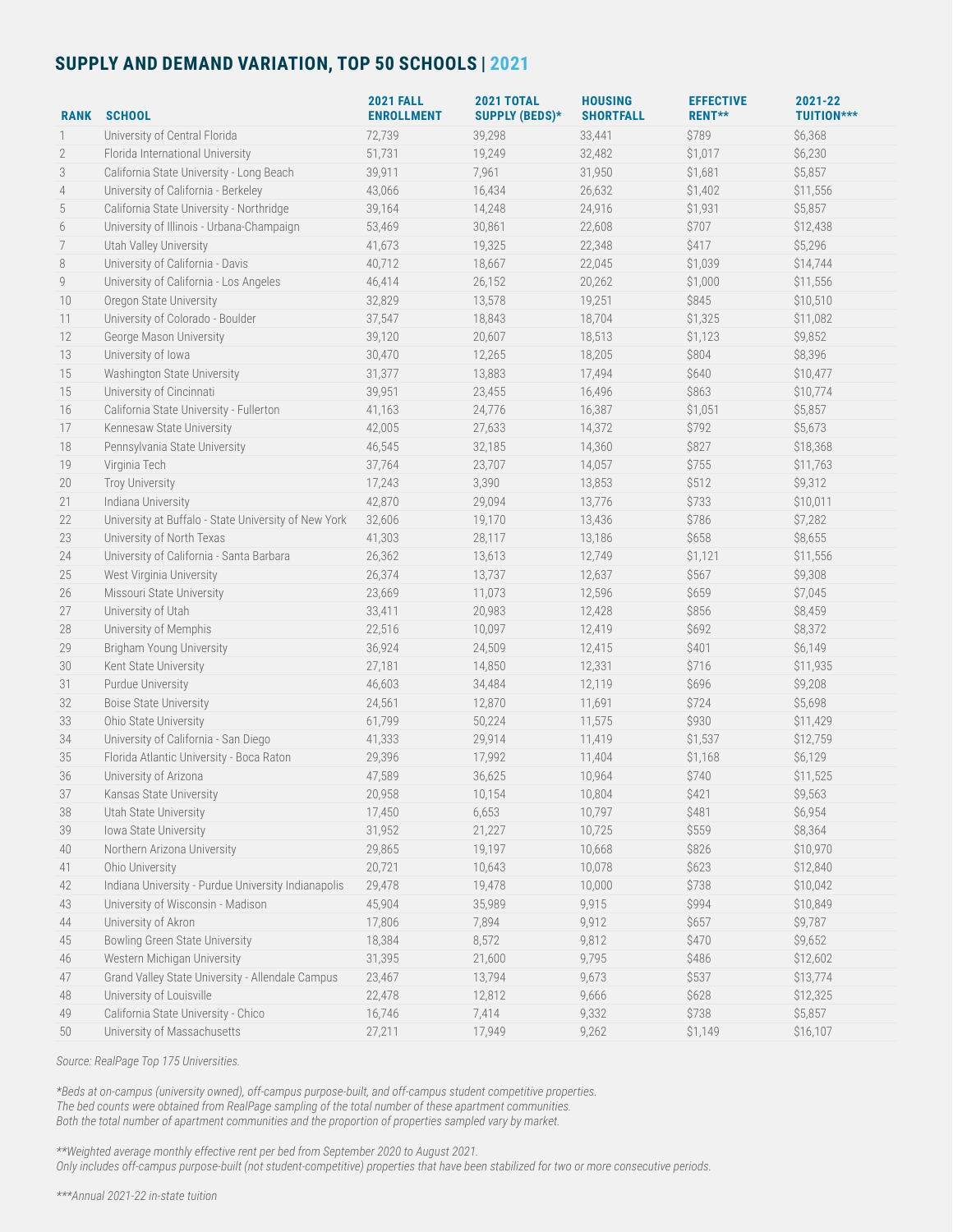